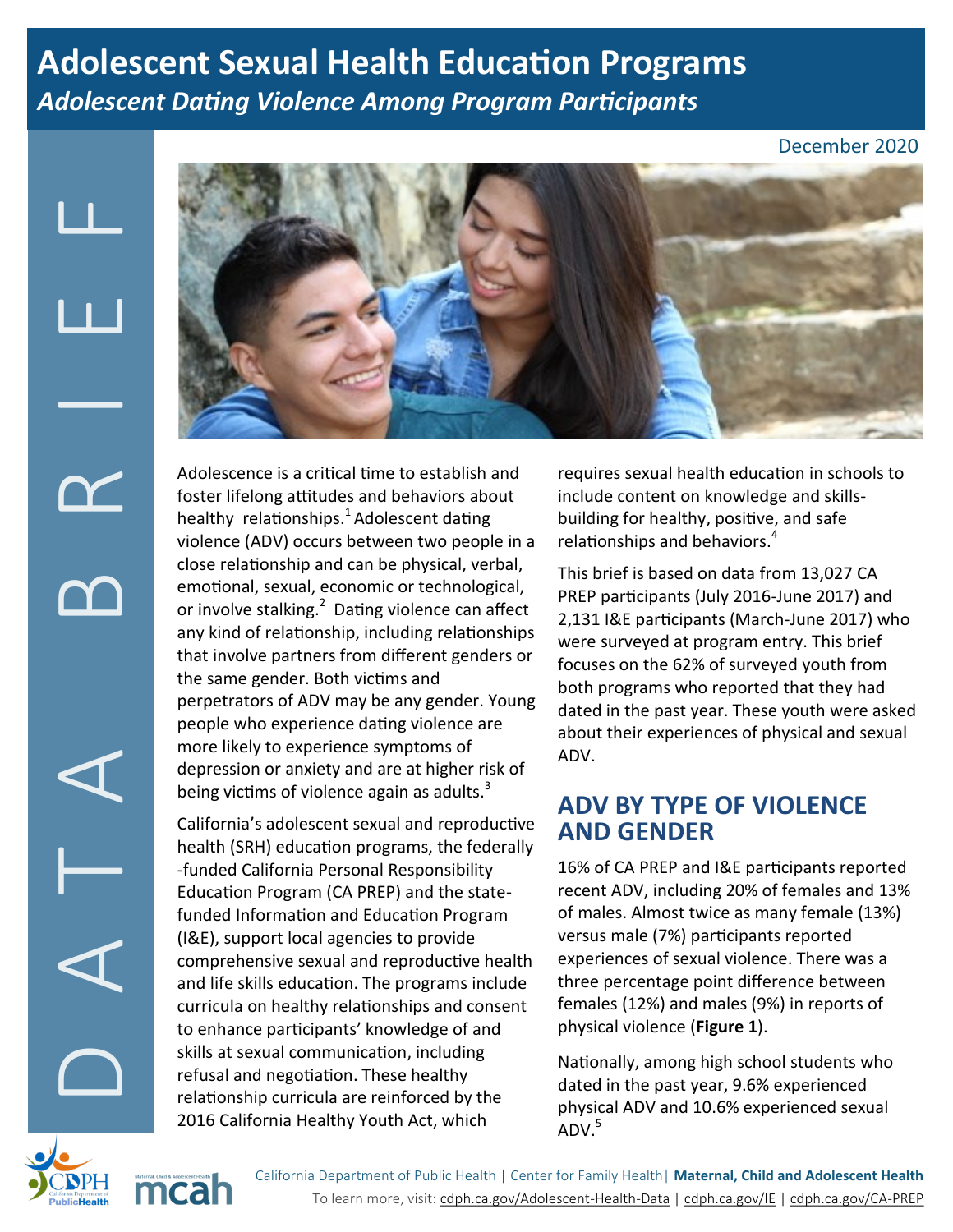<span id="page-1-0"></span>**Figure 1:** Among those who dated in the past year, percentage of participants who experienced dating violence, by type of violence [a](#page-2-0)nd gender  $(n=9,376)^{a}$ 



**Figure 2:** Among those who dated in the past year, percentage of participants who experienced dating violence, by select factors ( $n=9,376$ )<sup>[b](#page-2-0)</sup>



## **ADV AMONG SELECT POPULATIONS**

Rates of ADV increase with age, in part because older youth spend more time in relationships.<sup>[6](#page-2-0)</sup> Those living in out-of-home settings (foster or group care, juvenile justice centers, shelters, transitional housing or homeless youth), as well as those who identify as gay, lesbian, bisexual, transgender, queer or questioning are particularly vulnerable to experiencing dating violence.<sup>7-[9](#page-2-0)</sup>

Reports of ADV were higher among CA PREP and I&E participants who were 18 years or older (20%), when compared to younger age groups. Reports of ADV were higher among participants who were homeless (29%) or living in out-of-home settings (22%) versus those living



at home (16%). Over twice as many participants who identified as non-heterosexual (30%) versus heterosexual (14%) reported ADV (**Figure 2**).